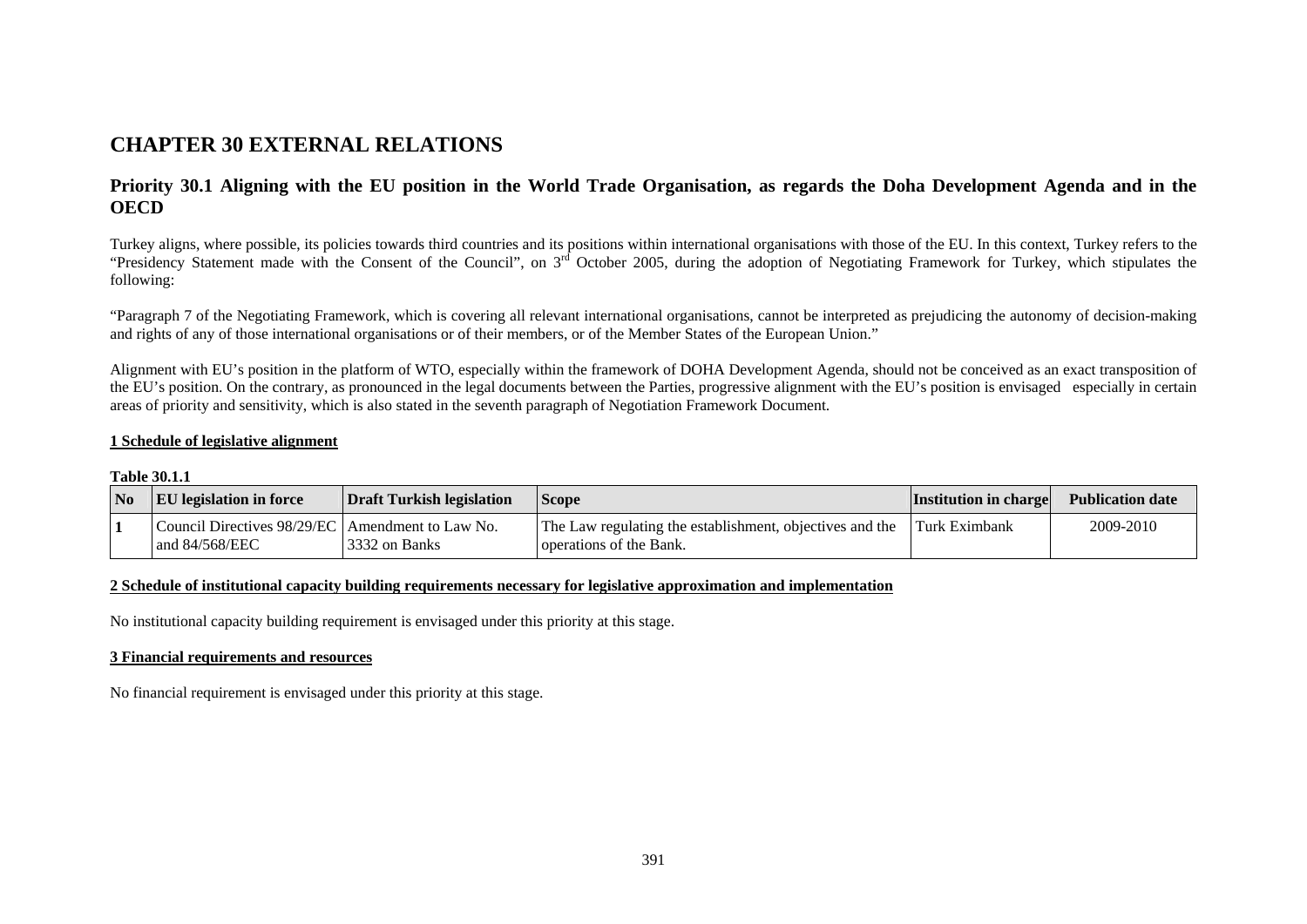# **Priority 30.2 Completing the alignment with the European Community regime on generalised system of preferences (GSP)**

Regarding the scope of the products, Turkey's commitments emerging from the Association Council Decision No. 1/95 includes only the industrial products within the scope of the Customs Union until full membership; in this respect harmonization with EU's GSP Regime, in terms of its results, has been achieved with Import Regime Decree of 2008 and Import Communiqué No. 2008/19. This Decree and the Communiqué are regularly updated in parallel to the related EU Directives. The harmonization in terms of agricultural and ECSC products will be ensured within the framework of full membership perspective and implementation will start upon accession.

# **1 Schedule of legislative alignment**

No legislative alignment is envisaged under this priority at this stage.

# **2 Schedule of institutional capacity building requirements necessary for legislative approximation and implementation**

No institutional capacity building requirement is envisaged under this priority at this stage.

### **3 Financial requirements and resources**

No financial requirement is envisaged under this priority at this stage.